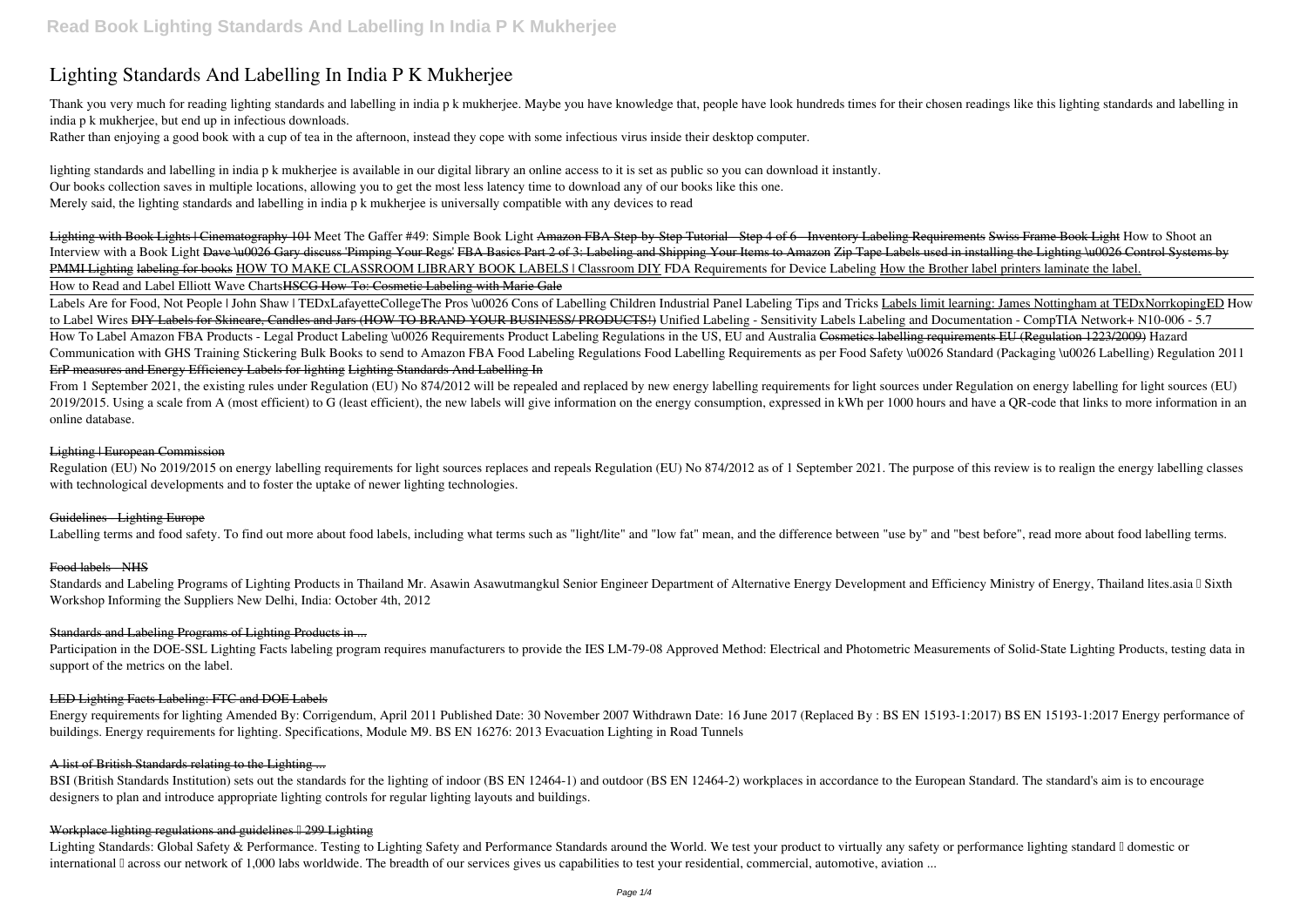## **Read Book Lighting Standards And Labelling In India P K Mukherjee**

#### Lighting Standards: Global Safety & Performance

Electrical standards and approved codes of practice. Listed below are some commonly used electrical standards and approved codes of practice. Additional standards and codes of practice would generally be needed to satisfy a specific application - it is the responsibility of the specifier to select and apply these.

The Society of Light & Lighting (SLL), who are part of the CIBSE, produces and publishes a selection of lighting guides which are more in-line with European Standards. These guides focus more on recommended illuminance levels for various tasks.

#### Lighting Levels in the Workplace | (UK) Health & Safety

#### Electrical standards and approved codes of practice ...

The current regulation enforces particular energy efficiency standards on a whole range of lighting products outputting light in a defined colour range I broadly, cool- to-warm Iwhitell light. The measurement is called the Efficiency Index (EEI).

#### The Proposed 2020 EU Lighting Regulations <sup>[]</sup> A Primer

Red means the product is high in a nutrient and you should try to cut down, eat less often or eat smaller amounts. Amber means medium. If a food contains mostly amber, you can eat it most of the...

#### Check the label | Food Standards Agency

Labelling could also be open to challenge as part of the trade deal, as the US takes a different approach to labelling of production methods, and has previously challenged country of origin labelling. Make your voice heard our petition to save food standards now; Why labels won'll work. Not everything is labelled.

#### Why labels won<sup>[1]</sup>t protect UK food standards from US <sup>[1]</sup> Which ...

PACIFIC APPLIANCE LABELLING AND STANDARDS (PALS) PROGRAM 17 **Dobjective:** A regional program to assist PICTs develop and implement legislation on performance standards and energy rating labels of electrical appliances.

Front of Pack Nutritional Labelling Consultation The Food Standards Agency is seeking views and evidence from our stakeholders including consumers and industry on the current UK Imultiple traffic lightI label as part of a nation consultation.

#### Nutrition labelling | Food Standards Agency

a surface. Relevant standards specify the required illuminance (e.g. EN 12464 Lighting of indoor workplaces!). Illuminance: E(lx) = luminous flux (lm) area (m2) Luminance Luminance is the only basic lighting parameter that is perceived by the eye. It describes on the one hand a light sourcells impression of

#### The Lighting Handbook - Zumtobel

Lighting Standards and Labelling in India P K Mukherjee The Standards & Labeling Programme is one of the major thrust areas of BEE. A key objective of this scheme is to provide the consumer an informed choice about the energy saving and thereby the cost saving potential of the relevant marketed product.

Truth in Solid-state Lighting Labelling C. Cameron Miller National Institute of Standards & Technology Training Workshop on Building Energy Efficiency Systems and Labelling October 26-28, 2015. 2 ... Lighting standards (all technologies) LM-47-12 Life LM-40-10 Life LM-49-12 Life LM-60-07 Life LM-80-08 TM -21 11 LM-51-13 HID LM-9-09 LFT LM-66-11 ...

New in the energy labelling regulation (ELR) are the enlargement of the scope to all light sources placed on the EU market, the rescaling of the energy label for lamps to the well-known energy labelling scale A  $\Box$  G, and discontinuation of the energy label for luminaires.

Energy-performance improvements in consumer products are an essential element in any government's portfolio of energy-efficiency and climate change mitigation programs. Governments need to develop balanced programs, both voluntary and regulatory, that remove cost-ineffective, energy-wasting products from the marketplace and stimulate the development of cost-effective, energy-efficient technology. Energy-efficiency labels and standards appliances, equipment, and lighting products deserve to be among the first policy tools considered by a country's energy policy makers. The U.S. Agency for International Development (USAID) and several other organizations identified on the cover of this guidebook recognize the need to support policy makers in their efforts to implement energy-efficiency standards and labeling programs and have developed this guidebook, together with the Collaborative Labeling and Appliance Standards Program (CLASP), as a primary reference. This second edition of the guidebook was prepared over the course of the past year, four years after the preparation of the first edit

#### APPLIANCE LABELLING AND STANDARDS IN THE PACIFIC ISLANDS

#### Lighting Standards And Labelling In India P K Mukherjee

#### Truth in Solid-state Lighting Labelling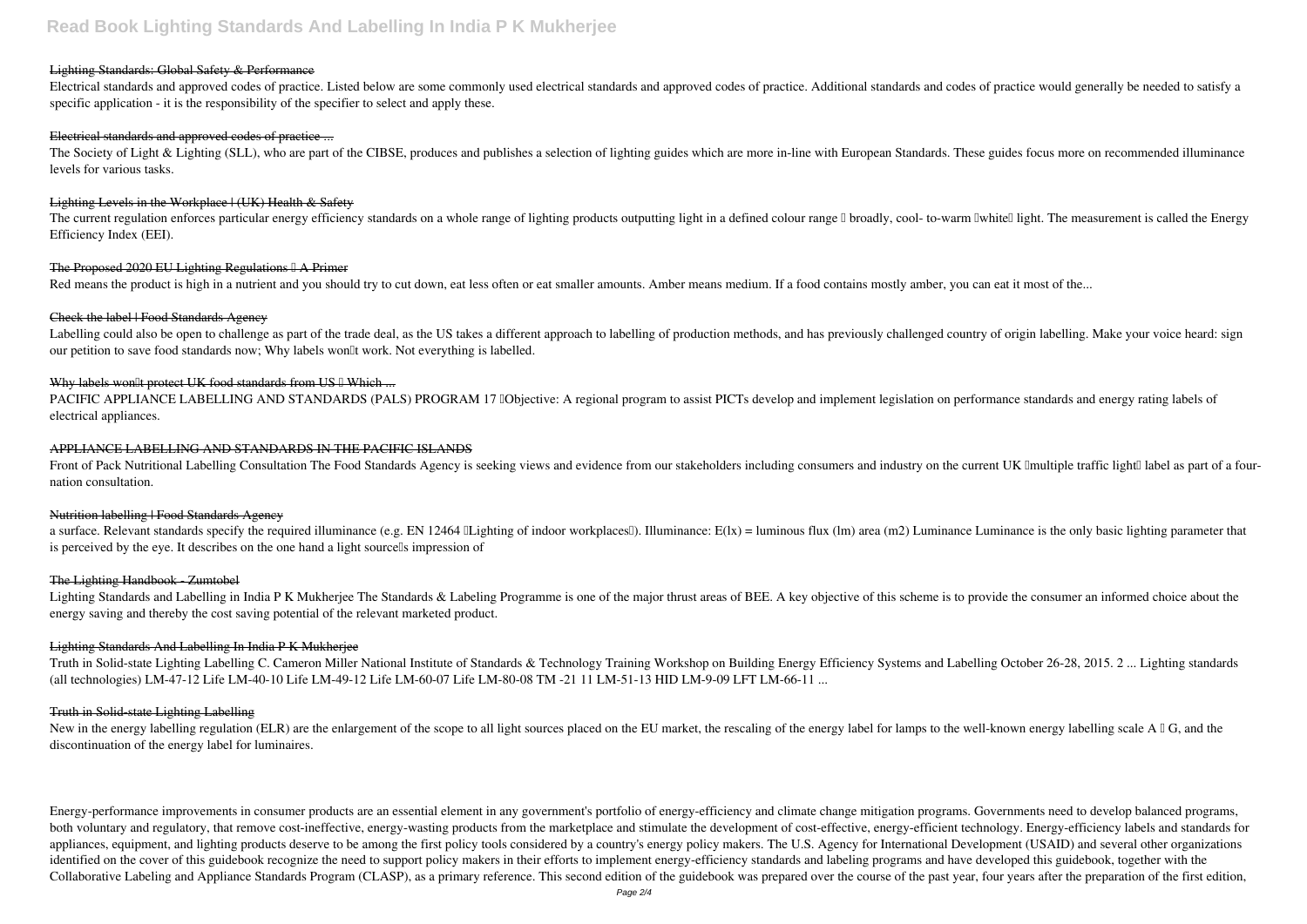## **Read Book Lighting Standards And Labelling In India P K Mukherjee**

with a significant contribution from the authors and reviewers mentioned previously. Their diligent participation helps maintain this book as the international guidance tool it has become. The lead authors would like to th members of the Communications Office of the Environmental Energy Technologies Division, Lawrence Berkeley National Laboratory for their support in the development, production, and distribution of the guidebook. This guidebook is designed as a manual for government officials and others around the world responsible for developing, implementing, enforcing, monitoring, and maintaining labeling and standards setting programs. It discusses pros and cons of adopting energy-efficiency labels and standards and describes the data, facilities, and institutional and human resources needed for these programs. It provides guidance on the design, development, implementation, maintenance, and evaluation of the programs and on the design of the labels and standards themselves. In addition, it directs the reader to references and other resources likely to be useful in conducting the activities described and includes a chapter on energy policies and programs that complement appliance efficiency labels and standards. This guidebook attempts to reflect the essential framework of labeling and standards programs. It is the intent of the authors and sponsor to distribute copies of this book worldwide, at no charge, for the general public benefit. The guidebook is also available on the web at www.clasponline.org and may be downloaded to be used intact or piecemeal for whatever beneficial purposes readers may conceive.

Energy-performance improvements in consumer products are an essential element in any government's portfolio of energy-efficiency and climate change mitigation programs. Governments need to develop balanced programs, both voluntary and regulatory, that remove cost-ineffective, energy-wasting products from the marketplace and stimulate the development of cost-effective, energy-efficient technology. Energy-efficiency labels and standards appliances, equipment, and lighting products deserve to be among the first policy tools considered by a country's energy policy makers. The U.S. Agency for International Development (USAID) and several other organizations identified on the cover of this guidebook recognize the need to support policy makers in their efforts to implement energy-efficiency standards and labeling programs and have developed this guidebook, together with the Collaborative Labeling and Appliance Standards Program (CLASP), as a primary reference. This second edition of the guidebook was prepared over the course of the past year, four years after the preparation of the first edit with a significant contribution from the authors and reviewers mentioned previously. Their diligent participation helps maintain this book as the international guidance tool it has become. The lead authors would like to th members of the Communications Office of the Environmental Energy Technologies Division, Lawrence Berkeley National Laboratory for their support in the development, production, and distribution of the guidebook. This guidebook is designed as a manual for government officials and others around the world responsible for developing, implementing, enforcing, monitoring, and maintaining labeling and standards setting programs. It discusses pros and cons of adopting energy-efficiency labels and standards and describes the data, facilities, and institutional and human resources needed for these programs. It provides guidance on the design, development, implementation, maintenance, and evaluation of the programs and on the design of the labels and standards themselves. In addition, it directs the reader to references and other resources likely to be useful in conducting the activities described and includes a chapter on energy policies and programs that complement appliance efficiency labels and standards. This guidebook attempts to reflect the essential framework of labeling and standards programs. It is the intent of the authors and sponsor to distribute copies of this book worldwide, at no charge, for the general public benefit. The guidebook is also available on the web at www.clasponline.org and may be downloaded to be used intact or piecemeal for whatever beneficial purposes readers may conceive.

Summarizes the lamp labeling requirements of the Appliance Labeling Rules, mandated by the Energy Policy Act of 1992, effective May 15, 1995. Cf. Introduction, p. 1.

Energy-performance improvements in consumer products are an essential element in any government's portfolio of energy-efficiency and climate change mitigation programs. Governments need to develop balanced programs, both voluntary and regulatory, that remove cost-ineffective, energy-wasting products from the marketplace and stimulate the development of cost-effective, energy-efficient technology. Energy-efficiency labels and standards appliances, equipment, and lighting products deserve to be among the first policy tools considered by a country's energy policy makers. The U.S. Agency for International Development (USAID) and the United Nations Foundation (UNF) recognize the need to support policy makers in their efforts to implement energy-efficiency standards and labeling programs and have developed this guidebook, together with the Collaborative Labeling and Appliance Standards Program (CLASP), as a primary reference. This guidebook was prepared over the course of the past year with significant contribution from the authors and reviewers mentioned previously. Their diligent participation has made this the international guidance tool it was intended to be. The lead authors would also like to thank the following individuals for their support in the development, production, and distribution of the guidebook: Marcy Beck, Elisa Derby, Diana Dhunke, Ted Gartner, and Julie Osborn of Lawrence Berkeley National Laboratory as well as Anthony Ma of Bevilacqua-Knight, Inc. This guidebook is designed as a manual for government officials and others around the world responsible for developing, implementing, enforcing, monitoring, and maintaining labeling and standards-setting programs. It discusses the pros and cons of adopting energyefficiency labels and standards and describes the data, facilities, and institutional and human resources needed for these programs. It provides guidance on the design, development, implementation, maintenance, and evaluat the programs and on the design of the labels and standards themselves. In addition, it directs the reader to references and other resources likely to be useful in conducting the activities described and includes a chapter policies and programs that complement appliance efficiency labels and standards. This guidebook attempts to reflect the essential framework of labeling and standards programs. It is the intent of the authors and sponsors to distribute copies of this book worldwide at no charge for the general public benefit. The guidebook is also available on the web at www.CLASPonline.org and can be downloaded to be used intact or piecemeal for whatever beneficial purposes readers may conceive.

Special edition of the Federal Register, containing a codification of documents of general applicability and future effect ... with ancillaries.

The United States Code, 2006 Edition, contains the General and Permanent Laws of the United States Enacted Through the 109th Congress (Ending January 3, 2007, the Last Law of Which was Signed on January 15, 2007).

The standard incandescent light bulb, which still works mainly as Thomas Edison invented it, converts more than 90% of the consumed electricity into heat. Given the availability of newer lighting technologies that convert